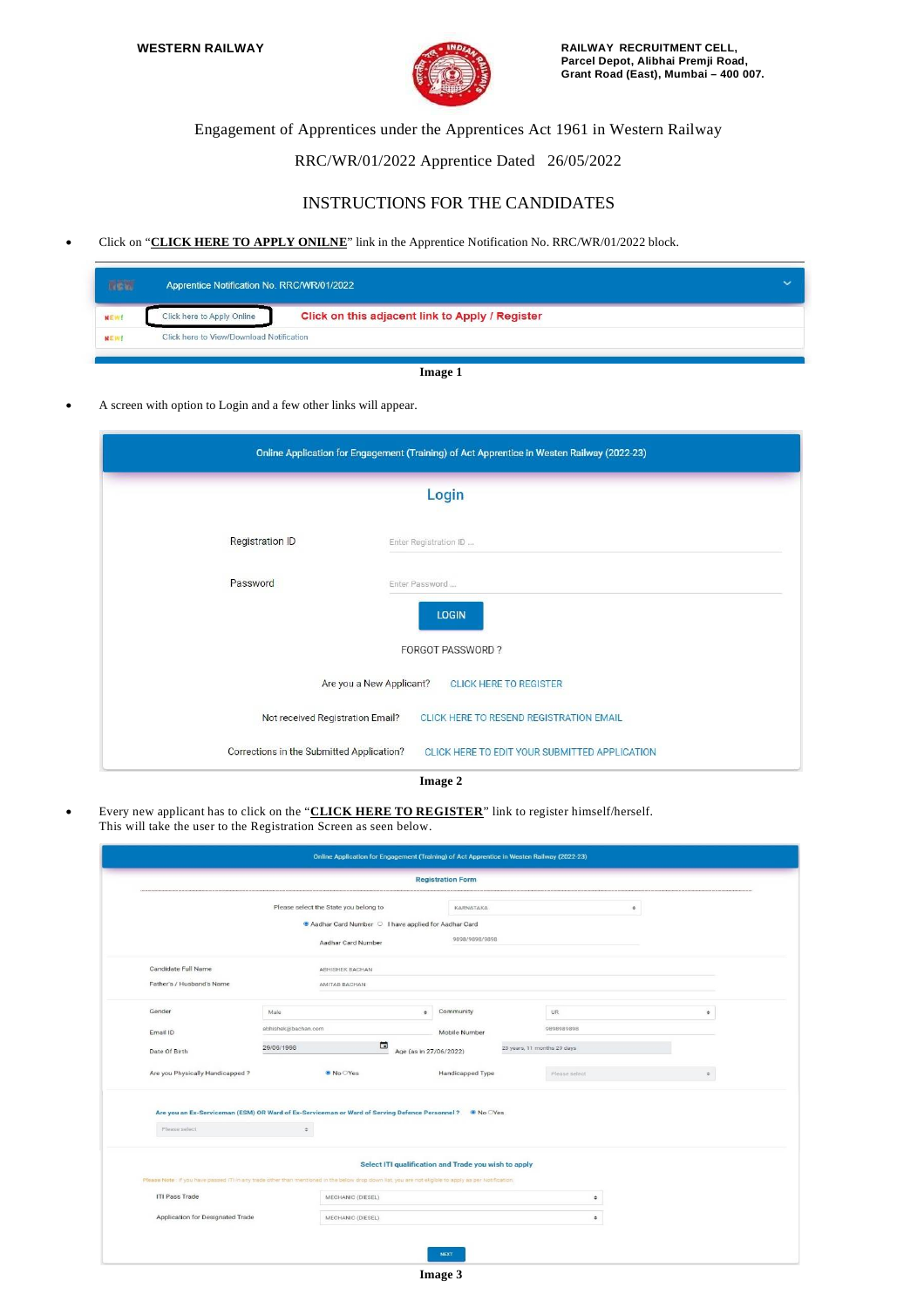- Fill in all the details required in the Registration screen carefully.
- Click on the **Next** button to get a Preview Screen showing all the details entered as shown below.

| State You Belong:       | KARNATAKA              | Aadhaar Card:                                                                                 | 9898/9898/9898              |
|-------------------------|------------------------|-----------------------------------------------------------------------------------------------|-----------------------------|
| Candidate Full Name:    | <b>ABHISHEK BACHAN</b> | Father/Husband Name:                                                                          | AMITAB BACHAN               |
| Gender:                 | Male                   | Community:                                                                                    | UR                          |
| Email ID:               | abhishek@bachan.com    | Mobile Number:                                                                                | 9898989898                  |
| Physically Handicapped: | No                     | Handicapped Type:                                                                             |                             |
| Date Of Birth:          | 29/06/1998             | Age:                                                                                          | 23 years, 11 months 29 days |
| Ex-Serviceman:          | No                     | Are You an Ex-Serviceman (ESM) OR Ward of Ex-Serviceman or Ward of Serving Defence Personnel? |                             |
| ITI Pass Trade:         | MECHANIC (DIESEL)      | Select ITI qualification and Trade you wish to apply                                          |                             |
|                         |                        |                                                                                               |                             |

- Check each and every detail entered carefully. You will not be able to edit these details after once your hit the "REGISTER" button.
- On clicking the **"REGISTER"** button the below screen will be displayed.

| Online Application for Engagement (Training) of Act Apprentice in Westen Railway (2022-23)                                                                                                                                                                              |  |  |  |  |
|-------------------------------------------------------------------------------------------------------------------------------------------------------------------------------------------------------------------------------------------------------------------------|--|--|--|--|
| <b>Registration Successful !!!</b>                                                                                                                                                                                                                                      |  |  |  |  |
| Thank You for Registering. Your Registration ID and Password is sent to your registered Email and OTP is sent to your registered<br>Mobile Number. Please go to the Login page, enter your Registration ID, Password and OTP to verify your Email and Mobile<br>Number. |  |  |  |  |
| <b>CLICK HERE TO LOGIN</b>                                                                                                                                                                                                                                              |  |  |  |  |

- Registration ID and Password will be sent to your registered e-mail address and a One Time Password (OTP) will be sent to your registered Mobile number.
- In case you have entered correct Email ID and still do not receive the email, please check your Spam/Junk folder.
- In case you have entered a wrong Email ID and wish to correct the same, click on the "CLICK HERE TO RESEND REGISTRATION EMAIL" link in the Login Page as seen in image 1. Enter the required details and the correct email to receive your registration details once again.
- Enter OTP as received on your registered mobile number.
- Click on "Verify Mobile No." button to validate your Mobile Number entered.
- In case OTP is not received, click on "Resend OTP" button.
- In case the mobile number is not correct, click on the check box to enter the correct mobile number to receive the OTP and well as to update the database with your correct Mobile Number.
- Once the Email and Mobile number is validated, the change password screen will appear and each candidate has to compulsorily change the password. Please enter a new password which is easy to remember and submit the changed password.
- Now login with the Registration ID and new password.
- Once the Login is successful, you will be prompted to select Unit for which you would like to apply.
- Click on "SAVE AND PROCEED" button.
- Fill in the educational qualification details.
- In case of CBSE, fill-in either the CGPA score or marks obtained, as the case may be. For other Board/Education Authority, fill-in the total marks obtained and maximum marks. Please enter marks of all subjects and not only for best of 4 or best of 5, etc.
- Fill-in address details.
- Fill in the Technical Qualification details.
- Click "SAVE & PROCEED" button or "PREVIOUS" to edit details in the previous screen.
- Select your scanned Photograph and Signature and click on the upload button below the Photo and Signature to upload the same.
- Scanned photograph should be between 20-70 kb and signature between 20 kb and 30 kb respectively.
- Upload the original scanned SSC (Std. X)/Equivalent mark sheet. \*
- Upload the original scanned Certificate for proof of date of birth (Standard 10<sup>th</sup> or its equivalent certificate or mark sheet indicating dateof birth or school leaving certificate indicating date of birth).\*
- Upload the original scanned Consolidated mark sheet for all semesters of the trade in which applied or Provisional National TradeCertificate indicating marks. \*
- Upload the original scanned National Trade Certificate issued by NCVT or Provisional National Trade Certificate issued by NCVT /SCVT \*
- SC / ST / OBC candidates should upload their valid caste certificate in the prescribed WESTERN Government format. \*